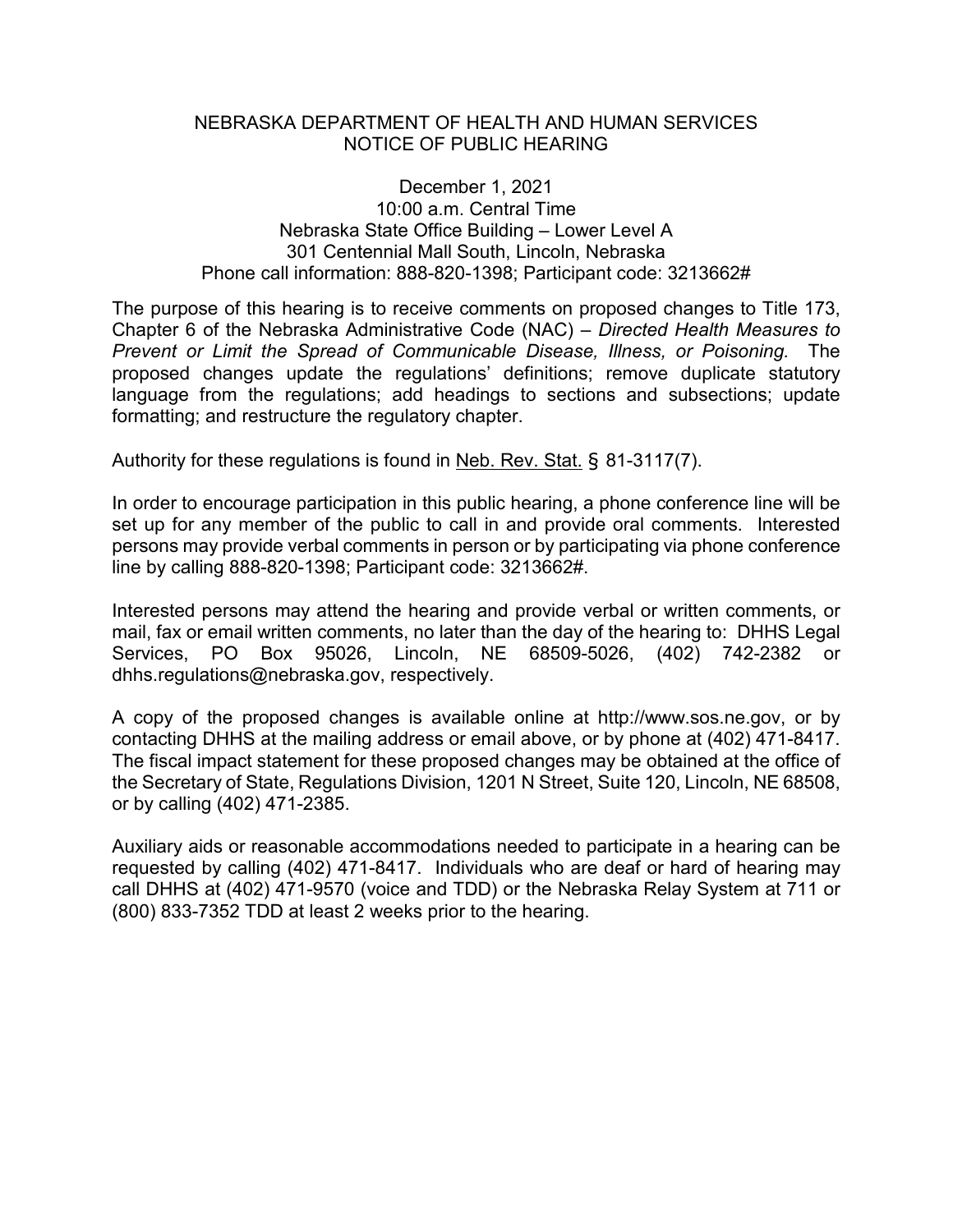

Good Life, Great Mission.



**Pete Ricketts, Governor** 

#### **DEPT. OF HEALTH AND HUMAN SERVICES**

| TO:   | <b>Executive Board</b><br>Room 2108 State Capitol<br>Legislative Council                                 |
|-------|----------------------------------------------------------------------------------------------------------|
| FROM: | Marge Respeliers, Paralegal I<br><b>Legal Services</b><br>Department of Health and Human Services (DHHS) |
| DATE: | October 21, 2021                                                                                         |
| RE:   | Notice of Rulemaking under Neb. Rev. Stat. § 84-907.06                                                   |

The Department of Health and Human Services (DHHS) will be holding a public hearing on amending the following regulations:

| TITLE:          | 173 Control of Communicable Disease                          |
|-----------------|--------------------------------------------------------------|
| <b>CHAPTER:</b> | 6 Directed Health Measures to Prevent or Limit the Spread of |
|                 | Communicable Disease, Illness, or Poisoning                  |

These regulations are scheduled for public hearing on December 1, 2021.

The purpose of this hearing is to receive comments on proposed changes to Title 173, Chapter 6 of the Nebraska Administrative Code (NAC) – *Directed Health Measures to Prevent or Limit the Spread of Communicable Disease, Illness, or Poisoning.* The proposed changes update the regulations' definitions; remove duplicate statutory language from the regulations; add headings to sections and subsections; update formatting; and restructure the regulatory chapter.

The following items are enclosed for your referral to the chair of the relevant standing committee of the Legislature:

- 1. A copy of the notice of public hearing;
- 2. A copy of the proposed regulations;
- 3. A copy of the Policy Pre-Review Checklist; and
- 4. The estimated fiscal impact of this rulemaking action on state agencies, political subdivisions or persons being regulated.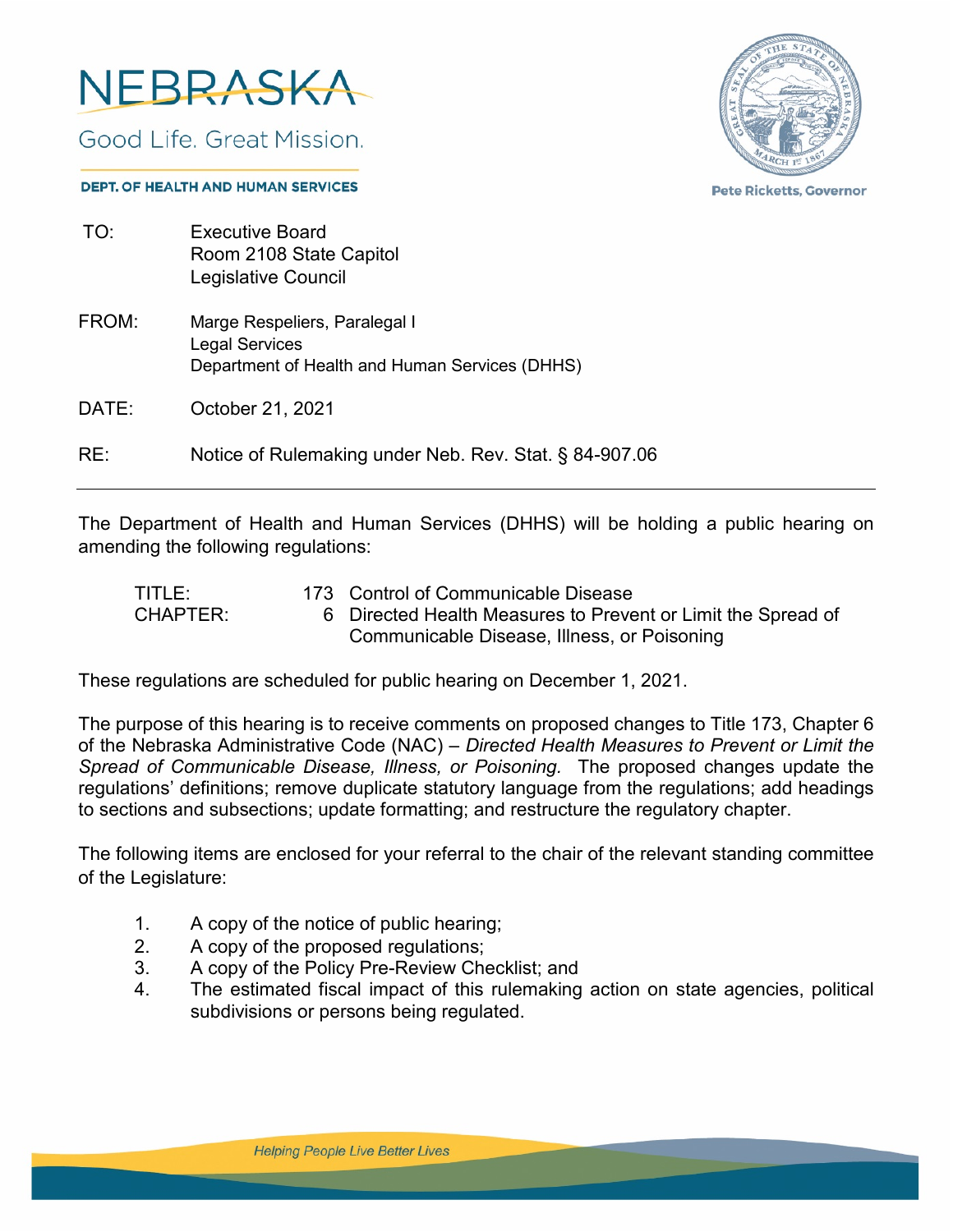# **FISCAL IMPACT STATEMENT**

| Agency: Department of Health and Human Services |                           |  |  |  |  |
|-------------------------------------------------|---------------------------|--|--|--|--|
| ∥ Title: 173                                    | Prepared by: Sue Medinger |  |  |  |  |
| Chapter: 6                                      | Date prepared: 8-6-2021   |  |  |  |  |
| Subject: Directed Health Measures               | Telephone: 402-471-0191   |  |  |  |  |

Type of Fiscal Impact:

|                   | <b>State Agency</b> | Political Sub. | <b>Regulated Public</b> |
|-------------------|---------------------|----------------|-------------------------|
| No Fiscal Impact  | $\boxtimes$         | ⋈              |                         |
| Increased Costs   |                     |                |                         |
| Decreased Costs   |                     |                |                         |
| Increased Revenue |                     |                |                         |
| Decreased Revenue |                     |                |                         |
| Indeterminable    |                     |                |                         |

Provide an Estimated Cost & Description of Impact: N/A.

State Agency:

Political Subdivision:

Regulated Public:

If indeterminable, explain why: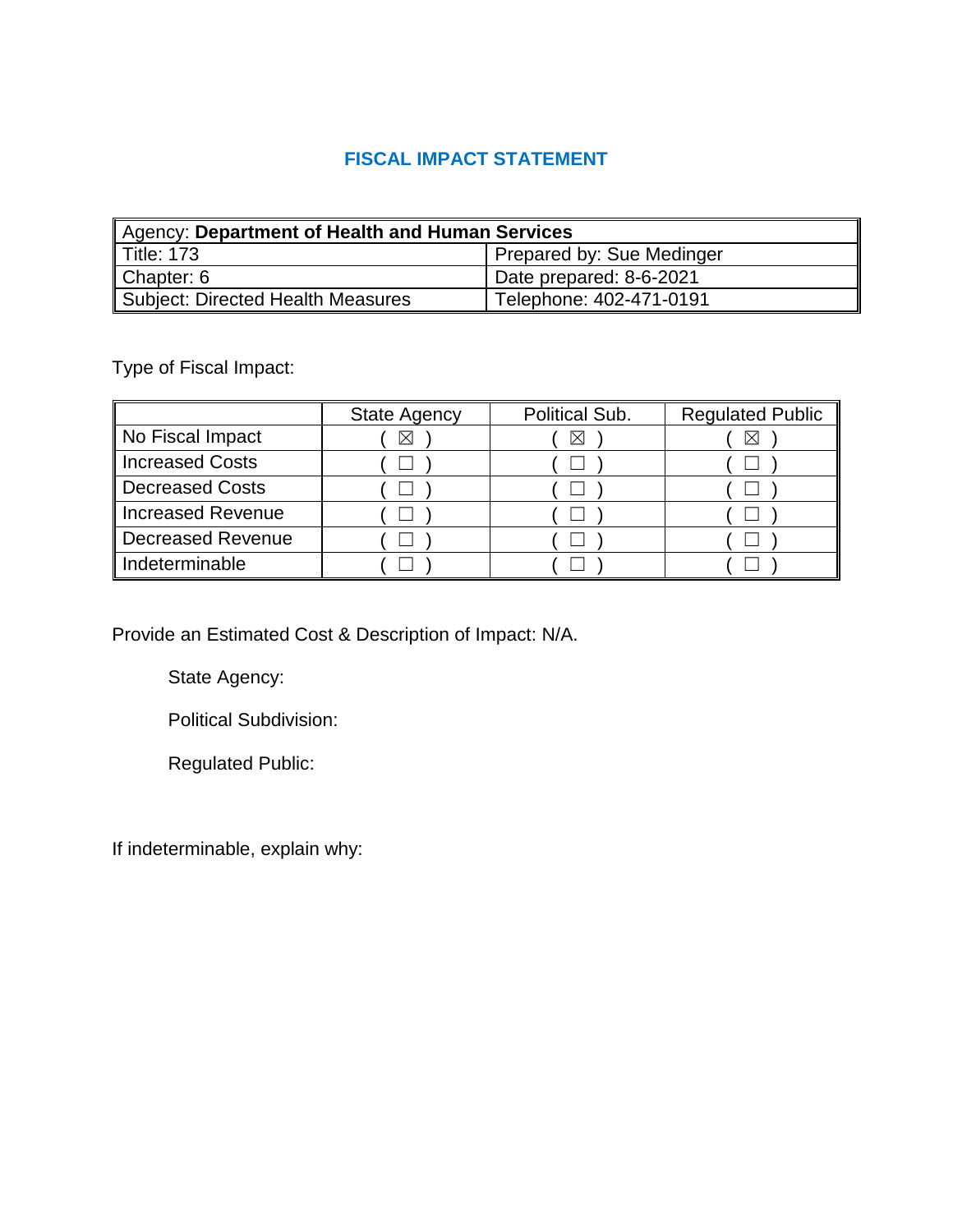# DRAFT NEBRASKA DEPARTMENT OF 08-06-2021 HEALTH AND HUMAN SERVICES 173 NAC 6 EFFECTIVE NEBRASKA HEALTH AND HUMAN SERVICES 473 NAC 6<br>2/21/07 **REGULATION AND LICENSURE**

TITLE 173 CONTROL OF COMMUNICABLE DISEASE

### CHAPTER 6 DIRECTED HEALTH MEASURES TO PREVENT OR LIMIT THE SPREAD OF COMMUNICABLE DISEASE, ILLNESS, OR POISONING

6-001. SCOPE AND AUTHORITY: These regulations are enacted pursuant to Nebraska Revised Statutes (Neb. Rev. Stat.) §§ 71-502, and 81-601 et seq. and apply to the exercise of authority by the Department to order Directed Health Measures necessary to prevent, limit, or slow the spread of communicable disease, illness, or poisoning.

001.01 VOLUNTARY COMPLIANCE. Nothing in these regulations precludes the Department from requesting voluntary compliance with beneficial health measures.

6-002. DEFINITIONS. The following definitions apply to this chapter.

Chief Medical Officer means the state Chief Medical Officer appointed pursuant to Neb. Rev. Stat. § 81-3201, if the Department Director is not a medical doctor.

002.01 COMMUNICABLE DISEASE, ILLNESS, OR POISONING. Communicable disease, illness, or poisoning means Aan illness due to an infectious or malignant agent, which is capable of being transmitted directly or indirectly to a person from an infected person or animal through the agency of an intermediate animal, host, or vector, or through the inanimate environment.

002.02 DECONTAMINATION. Decontamination means Tthe removal or neutralizing of contaminating material, such as radioactive materials, biological materials, or chemical agents, from a person or object to the extent necessary to preclude the occurrence of foreseeable adverse health effects. Decontamination includes remediation or destruction of sources of communicable disease or biological, chemical, radiological, or nuclear agents.

Department means the Department of Health and Human Services Regulation and Licensure or its successor.

002.03 DIRECTED HEALTH MEASURE. Directed Health Measure means Aany measure. whether prophylactic or remedial, intended and directed to prevent or limit the spread of communicable disease or to prevent or limit public exposure to or spread of biological, chemical, radiological, or nuclear agents.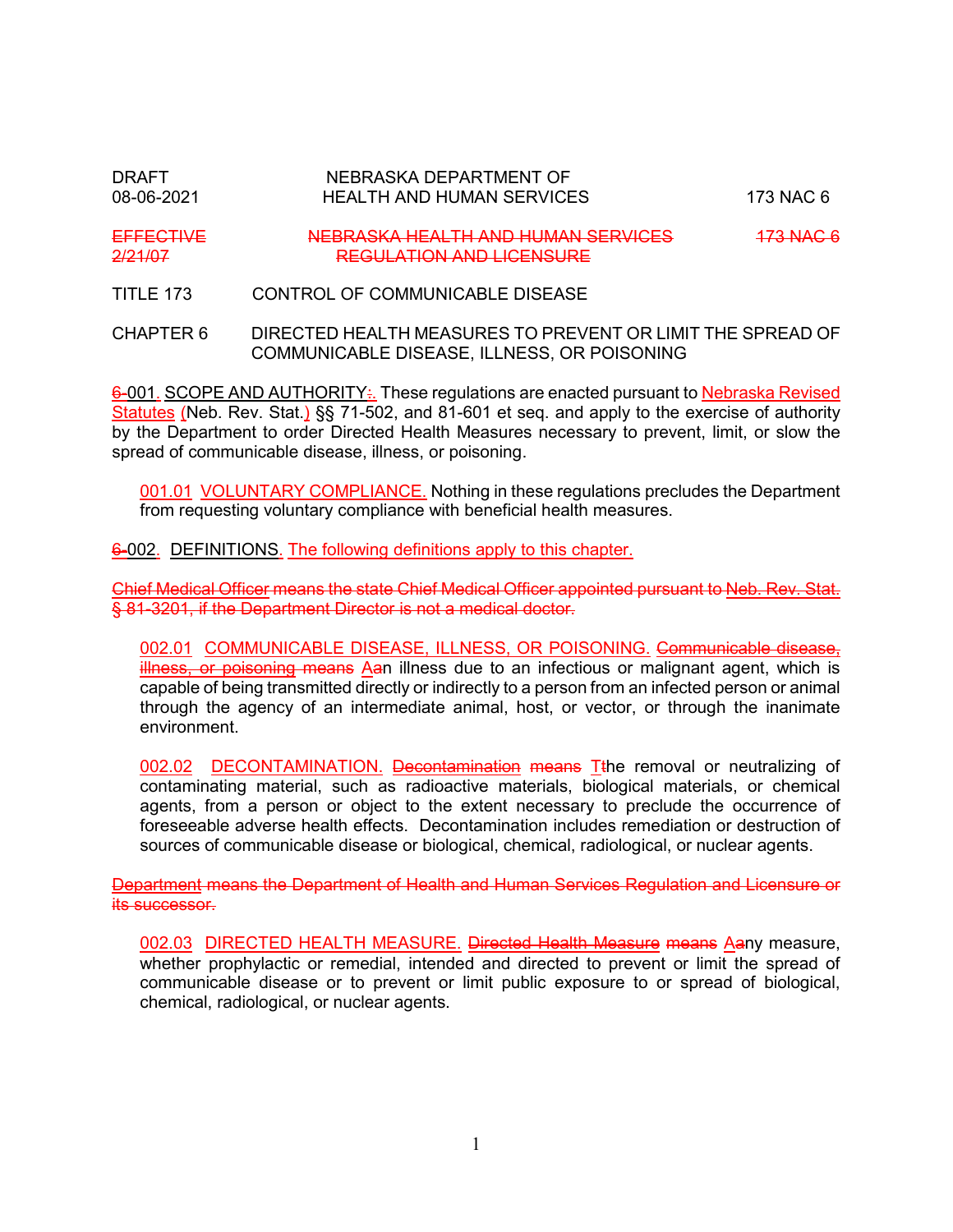Director means the Director of Regulation and Licensure, or a person acting on behalf of the Director as his or her designee.

Health care facility means any facility licensed under the Health Care Facility Licensure Act, and such additional clinics or facilities not licensed under that act as may be identified in specific orders issued pursuant to 173 NAC 6.

Health care provider means any credentialed person regulated under the Advanced Practice Registered Nurse Act, the Emergency Medical Services Act, the Licensed Practical Nurse-Certified Act, the Nebraska Certified Nurse Midwifery Practice Act, the Nurse Practice Act, the Occupational Therapy Practice Act, the Uniform Licensing Law, or Neb. Rev. Stat. §§ 71-3702 to 71-3715.

002.04 ISOLATION. Isolation means Tthe separation of people who have a specific communicable disease, illness, or poisoning from healthy people and the restriction of their movement to stop the spread of that disease, illness, or poison. In circumstances where animals are agents of spread of communicable disease, illness, or poisoning, isolation may apply to such animals.

Local public health department means a local public health department as defined by Neb. Rev. Stat. § 71-1626 and its governing officials.

Municipality means any City of the Metropolitan class (see Neb. Rev. Stat. § 14-101), Primary class (§ 15-101), First class (§ 16-101), Second class (§ 17-101), and Village (§ 17-201) and its governing officials.

002.05 PERSONAL PROTECTIVE EQUIPMENT (PPE). Personal protective equipment (PPE) means Eequipment ordered or used to protect an individual from communicable disease, illness, or poisoning.

002.06 PREMISES. Premises means Lland and any structures upon it.

002.07 PUBLIC HEALTH AUTHORITY. Public health authority means Aany individual or entity charged by law with a duty or authority to enforce or carry out a public health function.

002.08 QUARANTINE DIRECTED TO IDENTIFIED INDIVIDUALS OR DEFINED POPULATIONS. Quarantine directed to identified individuals or defined populations means Tthe restriction of, or conditions upon, the movement and activities of people who are not yet ill, but who have been or may have been exposed to an agent of communicable disease, illness, or poisoning and are therefore potentially capable of communicating a disease, illness, or poison. The purpose is to prevent or limit the spread of communicable disease, illness, or poison. Quarantine of individuals or defined populations generally involves the separation of the quarantined from the general population. In circumstances where animals are agents of spread of communicable disease, illness, or poisoning, quarantine may apply to such animals.

002.09 QUARANTINE OFFICER. Quarantine officer means Tthe statutorily established quarantine officer for a municipality or county, usually the chief executive or top law enforcement officer.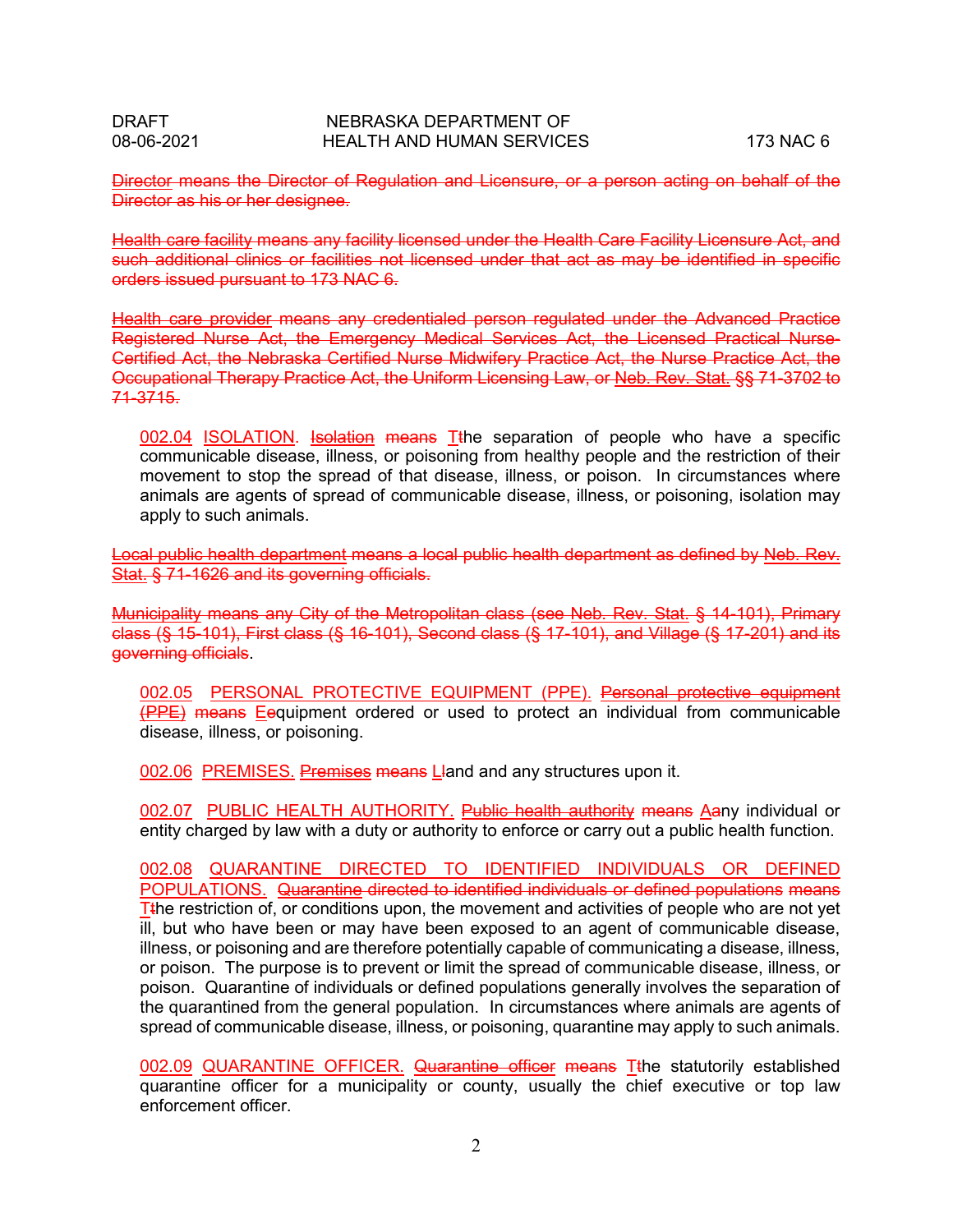002.10 QUARANTINE OF PREMISES. Quarantine of premises means Rrestriction of the movement of all people and animals upon, into, or out from those premises to prevent or limit the spread of communicable disease or illness or to prevent or limit public exposure to or spread of biological, chemical, radiological, or nuclear agents.

6-003. FINDINGS. The Director reviews information to determine the need to order a Directed Health Measure.

6-003.01 Director Informed: DIRECTOR INFORMED. When the Director receives information that a member or members of the public have been, or may have been exposed to a communicable disease, illness, or poisoning by biological, chemical, radiological, or nuclear agents, the Director will review all information under the following provisions to determine if any Directed Health Measure should be ordered. This information may come from:

- 1.(A)The United States Department of Health and Human Services Centers for Disease Control and Prevention;
- 2.(B)A Local Public Health Department;
- 3.(C)Communicable disease surveillance conducted by the Department;
- 4. (D) Treating health care providers or health care facilities; or

 $\overline{5.}$ (E)Other public health, security, or law enforcement authorities.

6-003.02 Director's Findings: DIRECTOR'S FINDINGS. Before ordering a Directed Health Measure, the Director:

- 1.(A)Must find both:
	- $\frac{a}{b}$ (i)That a member or members of the public have been, or may have been exposed; and
	- b.(ii)That Directed Health Measures exist to effectively prevent, limit, or slow the spread of communicable disease or illness or to prevent, limit, or slow public exposure to or spread of biological, chemical, radiological, or nuclear agents; and
- 2.(B)Must find one or more of the following:
	- $a(t)$ That the exposure presents a risk of death or serious long-term disabilities to any person;
	- $\frac{1}{2}$ . (ii)That the exposure is wide-spread and poses a significant risk of harm to people in the general population; or
	- $c$ .(iii)That there is a particular subset of the population that is more vulnerable to the threat and thus at increased risk; and
- 3.(C)May make further finding, in assessing the nature of the risk presented:
	- $a_n(i)$ Whether the threat is from a novel or previously eradicated infectious agent or toxin;
	- $\frac{1}{b}$ . (ii)Whether the threat is or may be a result of intentional attack, accidental release, or natural disaster; or
	- e.(iii)Whether any persons or agents posing the risk of communicating the disease are non-compliant with any measures ordered by a health care provider.

6-003.03 Affirmative Findings: AFFIRMATIVE FINDINGS. If affirmative findings are made pursuant to 173 Nebraska Administrative Code (NAC) 6-003.02 and the Director further finds that a delay in the imposition of an effective Directed Health Measure would significantly jeopardize the ability to prevent or limit the transmission of a communicable disease, illness,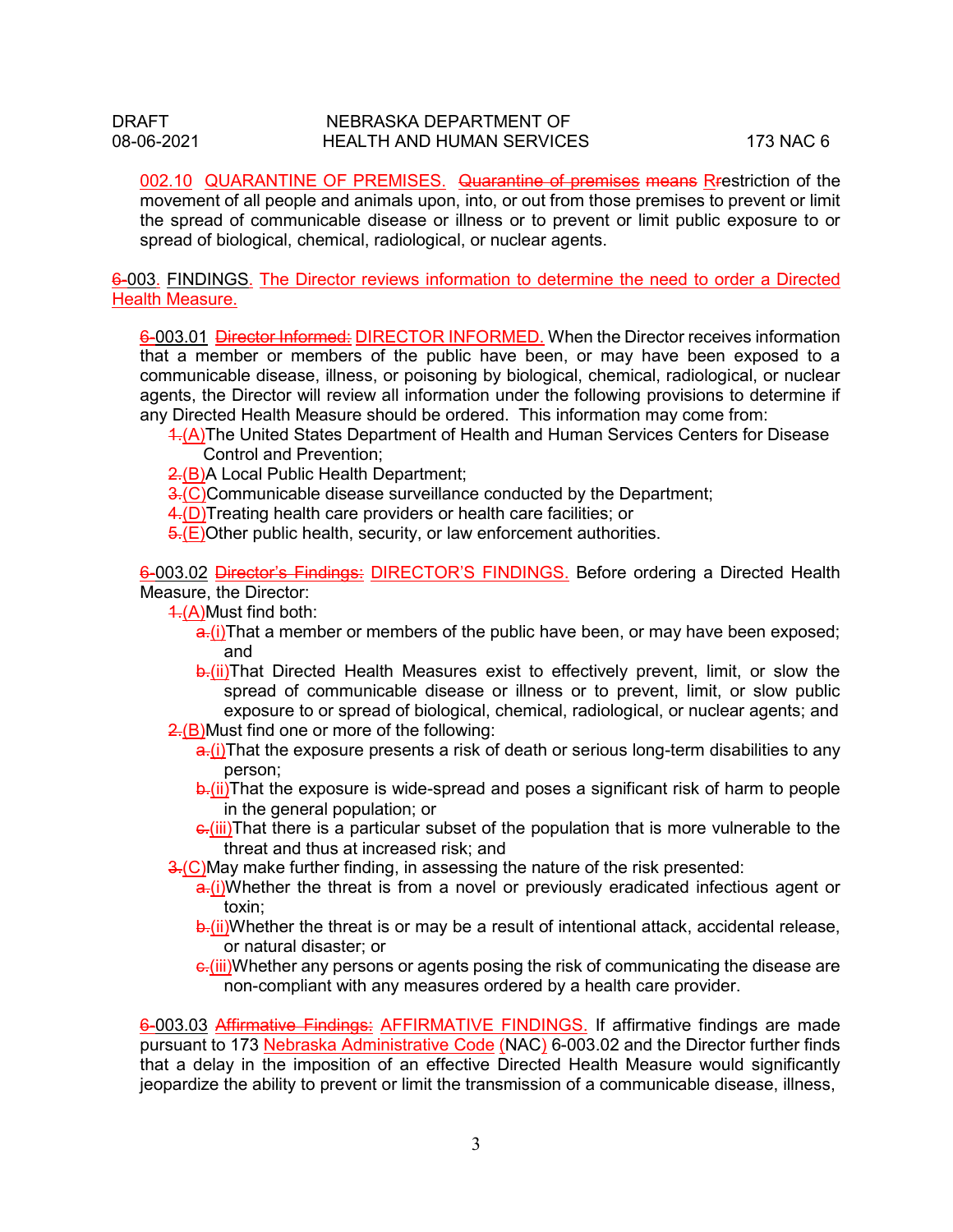or poisoning or pose unacceptable risks to any person or persons, the Director may impose any of the Directed Health Measures set out in 173 NAC 6-004.

6-004. DIRECTED HEALTH MEASURES. Orders of the Director may include various measures and impact one or more member of the public as well as property.

6-004.01 ORDERS OF THE DIRECTOR. Directed Health Measures which may be ordered by the Director are include:

### 6-004.01(A) QUARANTINE. Quarantine of:

(1.)Individuals;

 $(2)$ Defined populations;

 $(3)$ .) Buildings and premises, or of defined areas, public and private; or

 $(4)$  Animals.

004.01(A)(i) METHODS. The methods of quarantine may require the individual or population to remain within or outside of defined areas such as (cordon sanitaire), or restricted to or from specified activities, which may include "work quarantine" restricting individuals or defined populations to their residence or workplace.

004.01(A)(ii) IMMEDIATE THREAT. In the event that the quarantine of affected premises posing an immediate threat to the public health and safety is determined to be incapable of effective enforcement, the Department may act alone or in concert with any local jurisdiction having condemnation or nuisance abatement authority, to carry out measures effective to remove the threat, including safe demolition of the premises.

6-004.01(B) ISOLATION. Isolation of individuals:

1.(i)At home;

2.(ii)In a health care facility; or

3.(iii)In another designated area.

6-004.01(C) DECONTAMINATION. Decontamination may be ordered to remove or neutralize dangerous substances.

6-004.01(D) OTHER MEASURES. Such other protocols or measures as may be identified as effective against public health threats by the American Public Health Association and the United States Department of Health and Human Services Centers for Disease Control and Prevention or other similar public health authority.

6-004.02 MONITORING AND INFECTION CONTROL. Any of the Directed Health Measures may include, and are not limited to, any of the following:

 $\frac{4}{1}$ (A)Periodic monitoring and reporting of vital signs;

 $2.(\overline{B})$ Use of Personal Protective Equipment (PPE) for the performance of specified tasks or at specified premises; or

 $\frac{3}{2}$  (C)Specific infection control measures including cleaning and disposal of specified materials.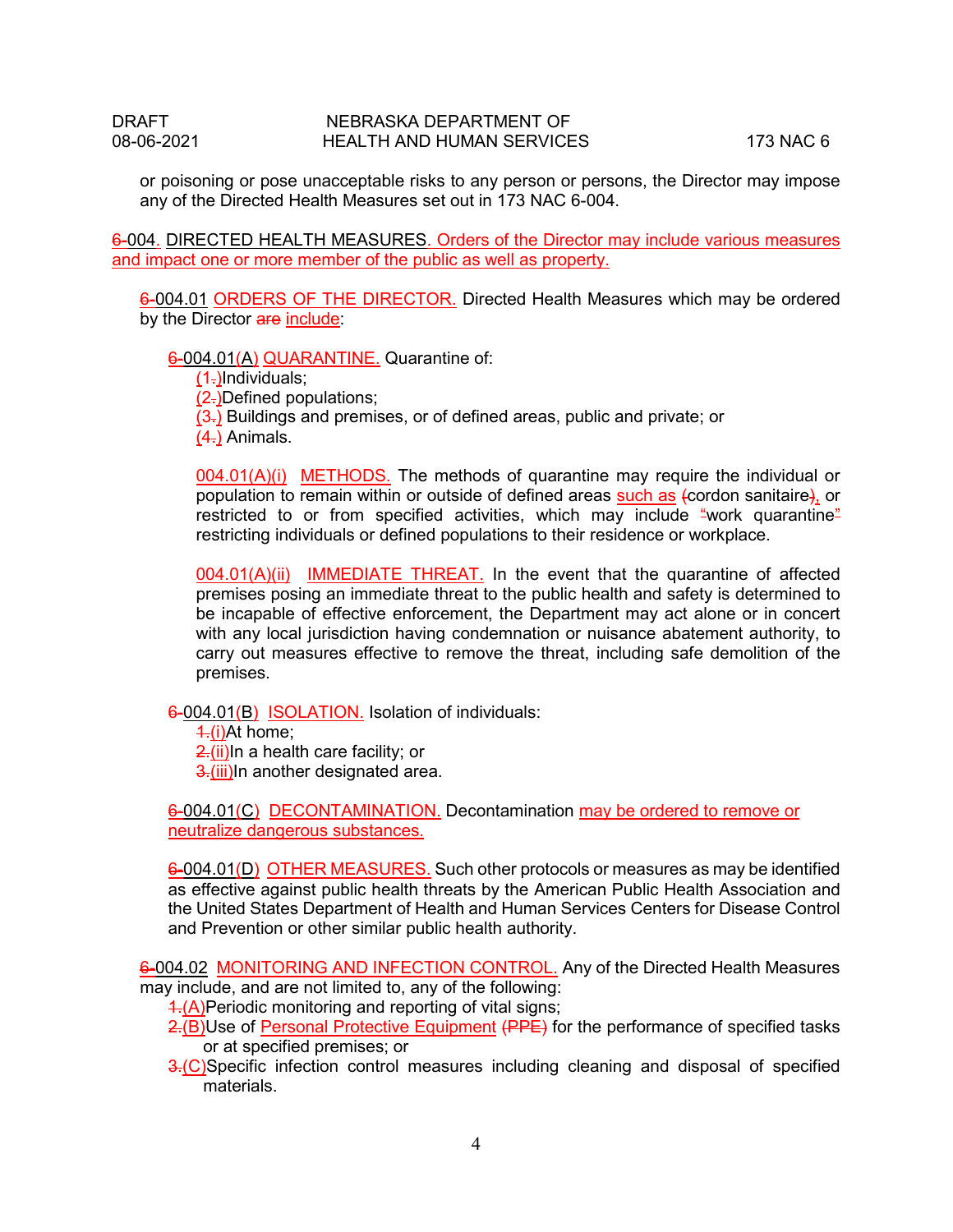### DRAFT NEBRASKA DEPARTMENT OF 08-06-2021 HEALTH AND HUMAN SERVICES 173 NAC 6

6-004.03 SEIZURE OF PROPERTY. Any Order of the Director may include temporary seizure or commandeering of personal or real property for public health purposes.

6-004.04 POPULATION. Directed Health Measures may be directed to an individual, group of individuals, or a population, or directed to the public at large with regard to identified premises or activities and may also include health care providers, health care facilities, health care authorities, and public and private property including animals**.**

6-005. PROCEDURES. The Director may consider expert consultation when determining the nature, scope and duration of the Directed Health Measure.

6-005.01 CONSULTATION. In making the finding under 173 NAC 6-003 and determining the measures under 173 NAC 6-004, the Director will consult with the Chief Medical Officer, if the Director is not a medical doctor, or other medical and communicable disease control personnel of the Department. The Director may make use of the expertise and observations of any health care provider who has treated a person for whom a Directed Health Measure is being considered. The Director will also consider the directives and guidelines issued by the American Public Health Association and the United States Department of Health and Human Services Centers for Disease Control and Prevention or their successors, and may consider the directives and guidelines issued by similar public health authorities.

6-005.02 NATURE, SCOPE, AND DURATION. In determining the nature, scope, and duration of the Directed Health Measure ordered, the Director, based on the information available at the time of the determination, will:

- $\frac{4}{2}$ (A)Assess the situation and identify the least restrictive practical means of isolating, quarantining, or decontaminating an individual that effectively protects unexposed and susceptible individuals;
- $2.$ (B)Select a place of isolation or quarantine that will allow the most freedom of movement and communication with family members and other contacts without allowing disease transmission to others and allow the appropriate level of medical care needed by isolated or quarantined individuals to the extent practicable;
- 3.(C)For communicable diseases, order that the duration of the Directed Health Measure should be no longer than necessary to ensure that the affected individual or group no longer poses a public health threat;
- 4.(D)Give consideration to separation of isolated individuals from quarantined individuals. However, if quarantine or isolation is possible in the homes of the affected individual $\{s\}$ , individuals may be isolated with quarantined individuals; and
- $\frac{5}{6}$  (E)Give consideration to providing for termination of the Order under the following circumstances:
	- $a_n(i)$ If laboratory testing or examination is available to rule out a communicable condition, the Order may provide that proof of the negative result will be accepted to terminate a Directed Health Measure; or
	- **b.**(ii)If treatment is available to remedy a communicable condition, the Order may provide that proof of successful treatment will be accepted to terminate a Directed Health Measure.

6-006. ISSUANCE OF ORDERS. 6-006.01 Upon a finding pursuant to 173 NAC 6-003 and determination pursuant to 173 NAC 6-004, the Director will issue an Order directed to the affected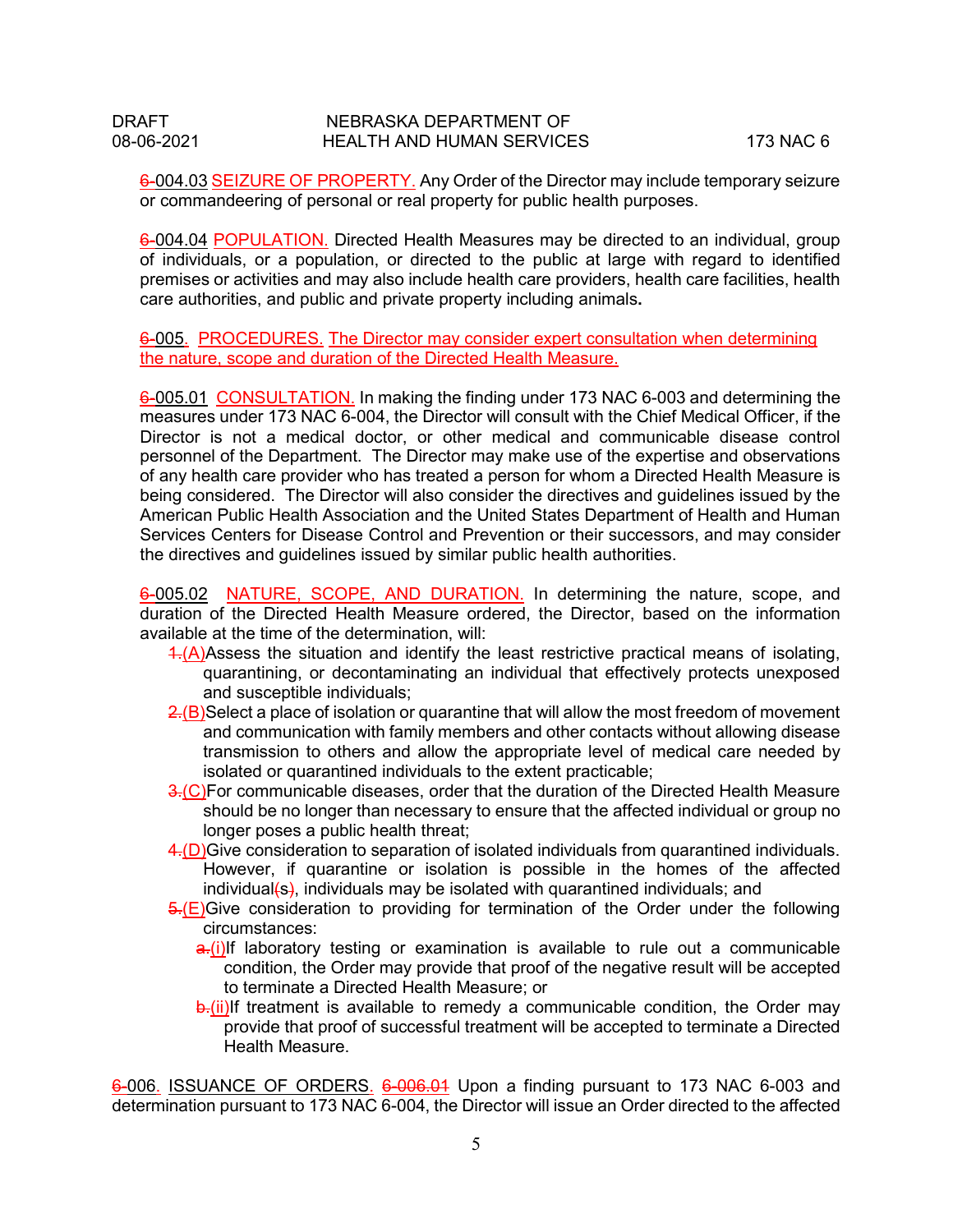#### DRAFT NEBRASKA DEPARTMENT OF 08-06-2021 HEALTH AND HUMAN SERVICES 173 NAC 6

individual, individuals, entity, or entities. 6-006.02 Orders of the Director imposing Directed Health Measures are which will be effective immediately. 6-006.03 Orders will contain the finding and determination, and will order the affected person or persons to comply with the terms of the Order, and will include the following:

006.013A ORDERS OF ISOLATION. Orders of Isolation will contain the following:

 $\frac{1}{2}$ (A)Name and identifying information of the individual (s) subject to the order;

2.(B)Brief statement of the facts warranting the isolation:

3.(C)Conditions for termination of the order;

4.(D)Duration of isolation period;

5.(E)The place of isolation;

 $6(f)$ Prohibition of contact with others except as approved by the Director or designee;

 $7.6$ )Required conditions to be met for treatment;

8.(H)Required conditions to be met for visitation if allowed;

 $\left| \frac{\partial f}{\partial x} \right|$  Instructions on the disinfecting or disposal of any personal property of the individual;

**10.(J)Required precautions to prevent the spread of the subject disease;** 

 $11.$  (K)The individual's right to an independent medical exam at their own expense;

12.(L)Provisions to ensure and monitor compliance; and

43.(M)Procedure to request a hearing.

6-006.023B ORDERS OF QUARANTINE. Orders of Quarantine will contain the following:

 $\frac{1}{2}$ (A)Name, identifying information or other description of the individual, group of individuals, premises, or geographic location subject to the order;

 $2(E)$ Brief statement of the facts warranting the quarantine;

3.(C)Conditions for termination of the order:

4.(D)Specified duration of the quarantine;

 $\frac{1}{5}(E)$ The place or area of quarantine;

 $6(f)$ Prohibition of contact with others except as approved by the Director or designee;

7.(G)Symptoms of the subject disease and a course of treatment;

 $\frac{\partial H}{\partial t}$  H)Instructions on the disinfecting or disposal of any personal property;

9.(I)Precautions to prevent the spread of the subject disease;

 $10.$ (J)The individual's right to an independent medical exam at their own expense;

44.(K)Provisions to ensure and monitor compliance; and

42.(L)Procedure to request a hearing.

6-006.03C ORDERS OF DECONTAMINATION. Orders of Decontamination will contain the following:

1.(A)Description of the individual, group of individuals, premises, or geographic location subject to the order;

 $\angle$  (B)Brief statement of the facts warranting the decontamination;

 $\frac{3.2}{1}$  C) Instructions on the disinfecting or disposal of any personal property;

4.(D)Precautions to prevent the spread of the subject disease; and

 $\frac{1}{2}$  (E)Procedure to request a hearing.

6-007. NOTICE OF ORDERS. Methods to notify of Directed Health Measure are as follows.

6-007.01 Orders to Individuals: ORDERS TO INDIVIDUALS. Orders directed to individuals will be delivered in a manner reasonably calculated to give the individual actual notice of the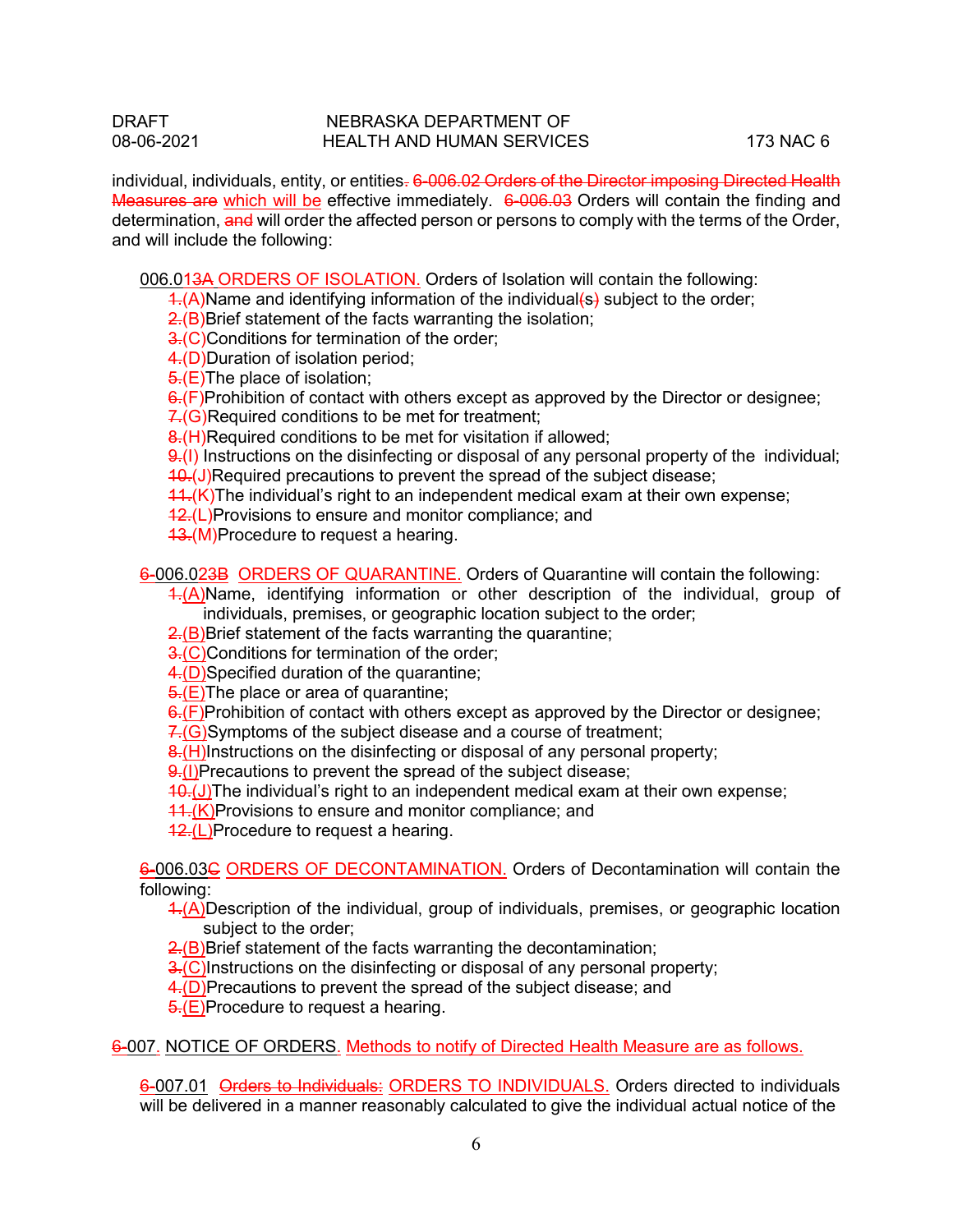terms of the Order consistent with the threat of communicable disease, illness, or poisoning. Personal delivery may be attempted, except in cases when personal delivery would present a risk of spread of disease or exposure to agents that cannot be avoided by measures reasonably available. Electronic transmission by e-mail or telefacsimile will be sufficient, provided that any available means of determining and recording receipt of such notice will be made. If electronic transmission is impossible or unavailable under the circumstances, oral communication by telephone or direct transmission of voice will be sufficient, and such communication will be memorialized at the time it is delivered.

6-007.02 Orders to Groups: ORDERS TO GROUPS. Orders directed to groups of individuals or populations may be disseminated by mass media.

6-007.03 Quarantine Orders Regarding Areas: QUARANTINE ORDERS REGARDING AREAS. Orders directing the quarantine of premises or geographic locations may be disseminated by mass media and will be posted at or near the premises or geographic location in order to be visible and effective to achieve the intended purpose. Copies of the Orders will be delivered to the owners or others in control of the premises, if known, in the same manner as Orders directed to individuals.

6-007.04 Notice to Elected Officials: NOTICE TO ELECTED OFFICIALS. Copies of all Orders will be provided if reasonably possible to the chief elected official(s) of the jurisdiction(s) in which the Order is implemented.

6-008. HEARING PROCESS. Directed Health Measure orders may be contested and are allowed a hearing.

6-008.01 Request for Hearing: REQUEST FOR HEARING. Any person subject to an Order under 173 NAC 6 may request a contested case hearing to contest the validity of the Order, in accord with the Department's rules of practice and procedure adopted pursuant to the Administrative Procedure Act.

6-008.02 Scheduling of Hearing: SCHEDULING OF HEARING. Upon request, the Department will schedule a hearing to be held as soon as reasonably possible under the circumstances. Unless the person subject to an Order requests otherwise, the hearing will be scheduled no sooner than three 3 days after the request is received by the Department. The hearing will be conducted in accord with the Department's rules of practice and procedure adopted pursuant to the Administrative Procedure Act.

6-008.03 Parties to the Hearing: PARTIES TO THE HEARING. The parties may be represented by counsel at their own expense. The parties to the hearing will be limited to the Department and the subject person unless:

- 1.(A)One or more additional persons have requested contested case hearings on substantially identical issues;
- $2(E)$ The interests of administrative economy require that the matters be consolidated; and
- 3.(C)No party would be prejudiced by consolidation.

The parties may be represented by counsel at their own expense.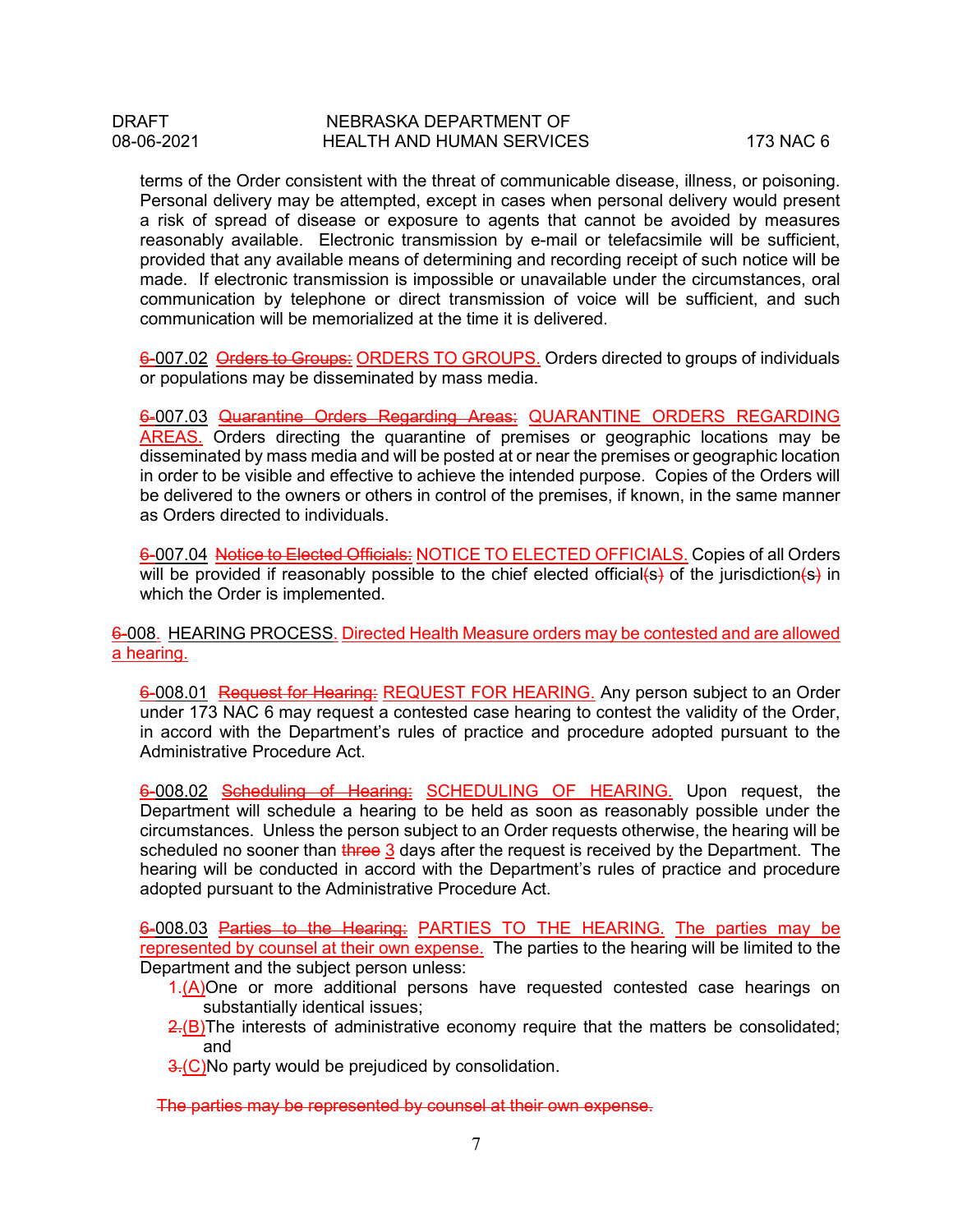6-008.04 Notice and Conduct of Hearing: NOTICE AND CONDUCT OF HEARING. Reasonable prior notice of the time and place for hearing will be given to the parties. The hearing may be conducted in whole or in part by telephone or videoconference.

6-008.05 Purpose and Decision: PURPOSE AND DECISION. The purpose of the hearing is to determine if the factual bases for the Order exist and the reasonableness of the ordered measures. The Director may affirm, reverse or modify the Order by a written Findings of Fact, Conclusions of Law and Order to be issued as soon as reasonably possible after the hearing.

6-008.06 Appeal of Hearing Decision: APPEAL OF HEARING DECISION. An appeal to the District Court may be taken from the decision of the Director in accord with the Administrative Procedure Act.

6-009. ENFORCEMENT OF ORDERS. Orders will be enforced and can be modified or terminated.

6-009.01 ASSISTANCE. The Department may seek the assistance of the appropriate quarantine officer to enforce any Order.

6-009.02 ENFORCEMENT. Department personnel assigned to the enforcement of any Order will promote the need for the Directed Health Measure and encourage individuals to comply with all aspects of the Order.

6-009.03 MODIFICATION OR TERMINATION OF AN ORDER. Any individual subject to an Order may at any time present evidence to the Director to show that the Order should be modified or terminated. The Director may or may not modify or terminate the Order in his or her sole discretion.

6-009.04 NONCOMPLIANCE. In the event of noncompliance with the terms of a Department Order under 173 NAC 6-006, law enforcement and other Municipal and Local Public Health Department personnel will be required to aid the Department in enforcement of the Order, pursuant to 173 NAC 6 and Neb. Rev. Stat. § 71-502.

6-010. COOPERATION AND COORDINATION. The Department will assist or seek assistance of others to carry out Directed Health Measures.

6-010.01 ASSISTANCE. The Department may assist or seek the assistance of quarantine officers, Local Public Health Departments, other public health authorities, and others authorized or required by law to carry out Directed Health Measures in carrying out those measures.

6-010.02 TREATING HEALTH CARE PROVIDERS. Treating Health Care Providers providing treatment must follow and aid affected individuals and populations in compliance with ordered Directed Health Measures.

6-011. REPORTING OF NONCOMPLIANCE. Treating Health Care Providers, Health Care Facilities, and other persons must report any information known to them concerning any individual or entity subject to an Order of quarantine, isolation, decontamination, or other Directed Health